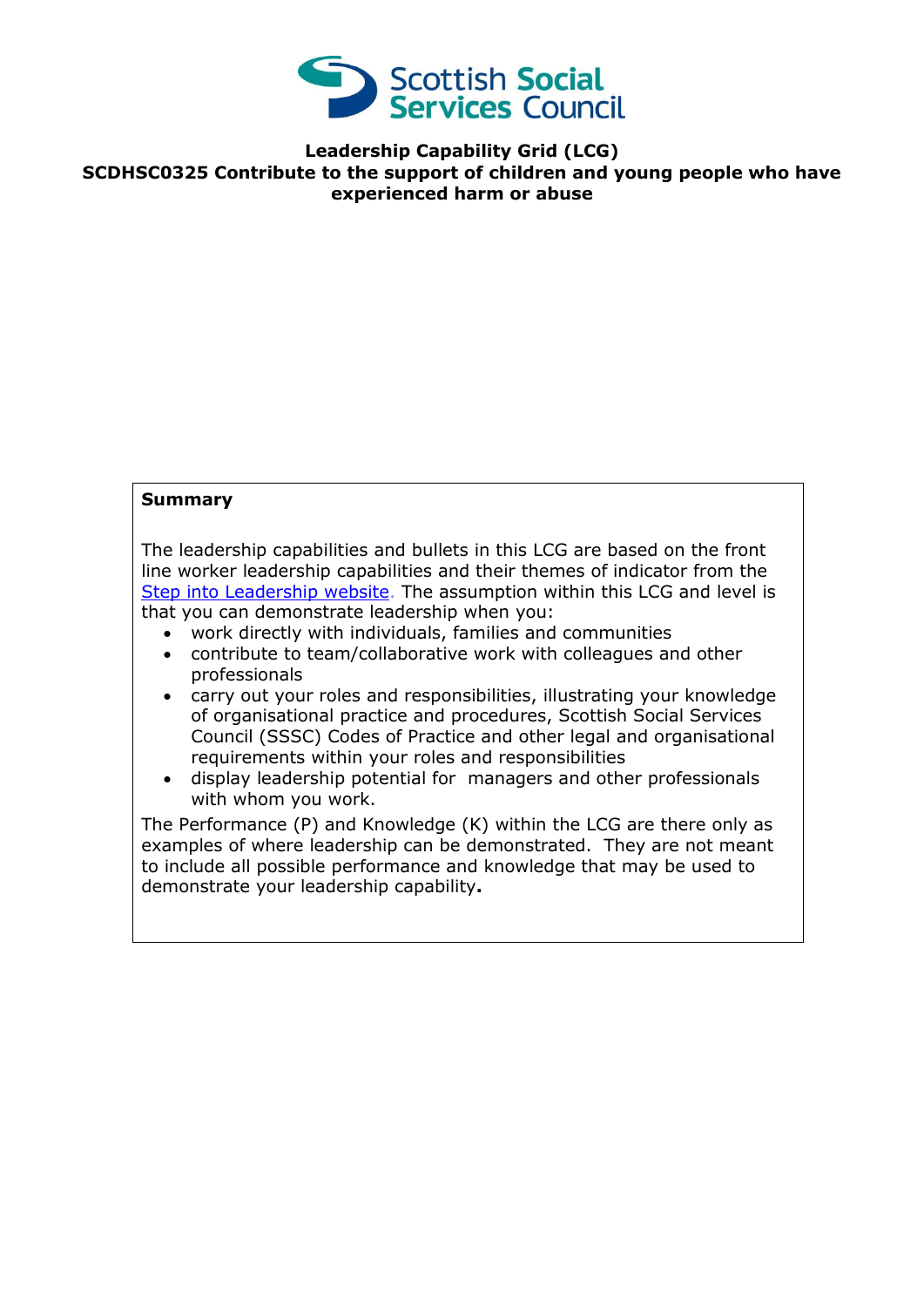

## **Leadership Capability Grid (LCG) SCDHSC0325 Contribute to the support of children and young people who have experienced harm or abuse**

| Leadership<br>capabilities         | When contributing to the support of children and young people who<br>have experienced harm or abuse you can demonstrate leadership<br>capabilities by:                                                                                                                                                                                                                                                                                                                                                                                                                                                                                                                                                                                                                                                                                                                                                                                                                                                                                                                                                                                                     |
|------------------------------------|------------------------------------------------------------------------------------------------------------------------------------------------------------------------------------------------------------------------------------------------------------------------------------------------------------------------------------------------------------------------------------------------------------------------------------------------------------------------------------------------------------------------------------------------------------------------------------------------------------------------------------------------------------------------------------------------------------------------------------------------------------------------------------------------------------------------------------------------------------------------------------------------------------------------------------------------------------------------------------------------------------------------------------------------------------------------------------------------------------------------------------------------------------|
| <b>Vision</b>                      | Providing a vision for those with whom you work and your organisation when<br>you:<br>• See how best to make a difference when providing active support for<br>children and young people who have experienced harm or abuse (P9-16,<br>23-26; K1-5, 11, 16, 24-26, 37-38, 43-48, 54)<br>• Communicate and promote ownership of the vision when working with<br>children and young people (P9-16, 23-26; K1-5, 11, 16, 24-26, 37-38,<br>43-48, 54), planning (K39), seeking extra support and supervision (P6,<br>17, 21, 22, 28, 31; K20, 37), working with others (P24, 27) and<br>evidencing, recording and reporting ( $P$ 4-5, 7-8, 18-20, 29-30; K34-37,<br>$49-53$<br>• Promote social service values through active participation and<br>personalisation (P9-16, 23-26; K 1-5, 11, 13-19; 27, 30,), when working<br>others (P6, 17, 21, 22, 24, 27-28, 31; K20) and evidencing, recording<br>and reporting (P4-5, 7-8, 18-20, 29-30; K34-37, 49-53)<br>• See the bigger picture when demonstrating knowledge and practice of<br>organisational, local and national policies and procedures (P4-5, 7-8, 18-<br>20, 27, 29-30; K6, 8-9, 28-29, 49-53) |
| Self-<br>leadership                | Displaying self leadership when you:<br>• Demonstrate and adapt leadership when contributing to the support of<br>children and young people who have experienced harm or abuse (All P;<br>K27, 37-38, 43-54)<br>• Improve own leadership by seeking advice ( $P_6$ , 17, 22, 28; K20) and<br>supervision and self reflection (P21, 31; K27, 37)<br>• Take intelligent risks when contributing to the support of children and<br>young people who have experienced harm or abuse (P1-6, 9-17, 22-28;<br>$K37-38, 42, 49-54)$<br>• Demonstrate and promote resilience (All $P$ ; K3, 4, 19, 33, 37-38, 43-54)<br>• Challenge discrimination and oppression (All P; K 1, 4, 31 40, 48-51, 54)                                                                                                                                                                                                                                                                                                                                                                                                                                                                 |
| <b>Motivating</b><br>and inspiring | Motivating and inspiring others when you:<br>Inspire people by personal example ( $P_6$ , 9-17, 21-28, 31; K14-20, 37-38,<br>43-48, 54)<br>Recognise and value the contribution of others (P6, 9-17, 21-28, 31; K9-<br>10, 20, 37-38, 43-48, 54)<br>• Support the creation of a learning and performance culture (P6, 9-17, 21-<br>28, 31; K16-20, 27, 37-38, 43-48, 54)                                                                                                                                                                                                                                                                                                                                                                                                                                                                                                                                                                                                                                                                                                                                                                                   |
| <b>Empowering</b>                  | Empowering people when you:<br>• Enable leadership at all levels (P6, 9-17, 21-28, 31; K8-9; 16-20, 37-38,<br>$43-48, 54)$<br>• Support the creation of a knowledge and management culture ( $P_6$ , 9-17,<br>21-28, 31; K16-20, 27, 37-38, 43-48, 54)                                                                                                                                                                                                                                                                                                                                                                                                                                                                                                                                                                                                                                                                                                                                                                                                                                                                                                     |